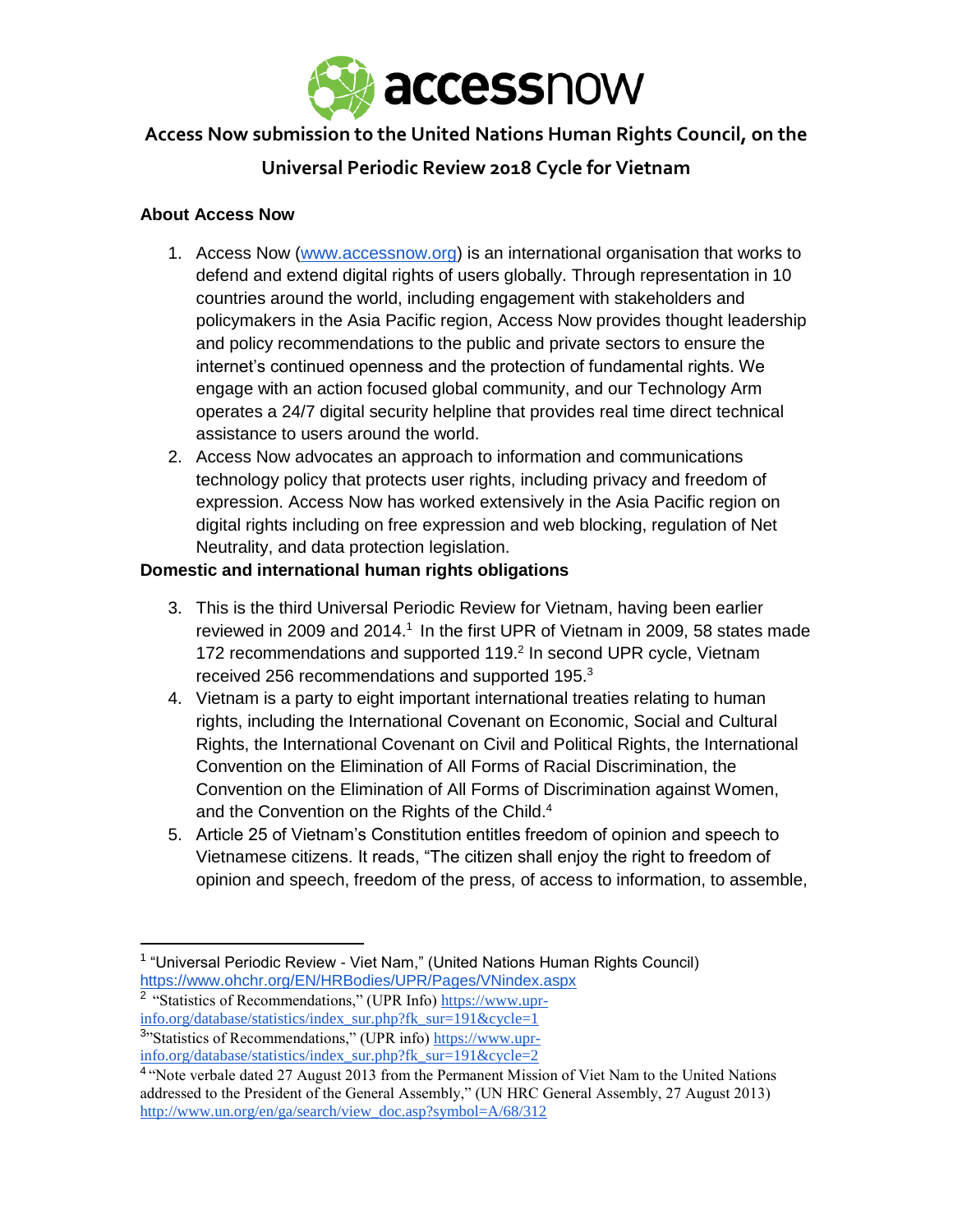

form associations and hold demonstrations. The practice of these rights shall be provided by the law."<sup>5</sup>

6. Article 166 of the 2015 Penal Code of Vietnam makes it a crime to infringe upon the human rights of others.<sup>6</sup>

## **Developments of digital rights in Vietnam**

- 7. In 2015, the National Assembly of Vietnam passed the Law on Network Information Security to ensure that the collection, processing, and use of personal information of an individual requires the consent of that person. The law provided for the collection and use of personal information; updating, change, and deletion of personal information; protection of personal information security in network; and the obligations of state administration agencies in network personal information protection.<sup>7</sup>
- 8. In 2016, the Vietnam government introduced the Law on Access to Information for incorporating and laying legal grounds for a number of provisions of a number of treaties to which Vietnam is a contracting party. The law provides the right of access to information and defines obligations of the state institutions in guaranteeing the right of access to information of citizens.<sup>8</sup>
- 9. The Vietnam Government introduced the Decree No 102/2009 on investment management of IT applications and guidance circulars with the objective to increase community supervision in IT projects. According to the Decree, the investor of IT projects must publicly announce purposes and contents of activities, project scale and organizational structure of the project management unit (or consulting unit in project management) to political organizations, social organizations, local authorities and local elective bodies for the purpose of courting the community supervision during the investment performance.<sup>9</sup>
- 10. In 2010, the Vietnam government released a comprehensive roadmap on "Digital Information Security Development Project to 2020". The Project consisted of four major areas: ensuring network security and information infrastructure to meet the requirements of ICT growth; data protection; training of cybersecurity specialists

<http://www.ilo.org/dyn/natlex/docs/ELECTRONIC/94490/114946/F114201808/VNM94490%20Eng.pdf> <sup>6</sup> "Criminal Code," (Socialist Republic of Vietnam National Assembly, 27 November 2015)

<http://www.wipo.int/edocs/lexdocs/laws/en/vn/vn086en.pdf>

l

<sup>&</sup>lt;sup>5</sup> "Final Constitution of the Republic of Vietnam," (International Institute for Democracy and Electoral Assistance, 28 November 2013)

<sup>&</sup>lt;sup>7</sup> "Law on Network Information Security," (Socialist Republic of Vietnam National Assembly, 2015) <http://english.mic.gov.vn/Upload/VanBan/Law-on-Network-Information-Security-16-05-30.pdf>

<sup>&</sup>lt;sup>8</sup> "New Law on Access to Information," (Vietnam Law and Legal Forum, 12 July 2018) <http://vietnamlawmagazine.vn/new-law-on-access-to-information-5598.html>

<sup>&</sup>lt;sup>9</sup> "Decree on Management investment application information technology funds state budget 2009," (Van Ban Phap Luat, 2009) [https://vanbanphapluat.co/decree-no-102-2009-nd-cp-management-investment](https://vanbanphapluat.co/decree-no-102-2009-nd-cp-management-investment-application-information-technology-funds-state-budget-2009)[application-information-technology-funds-state-budget-2009](https://vanbanphapluat.co/decree-no-102-2009-nd-cp-management-investment-application-information-technology-funds-state-budget-2009)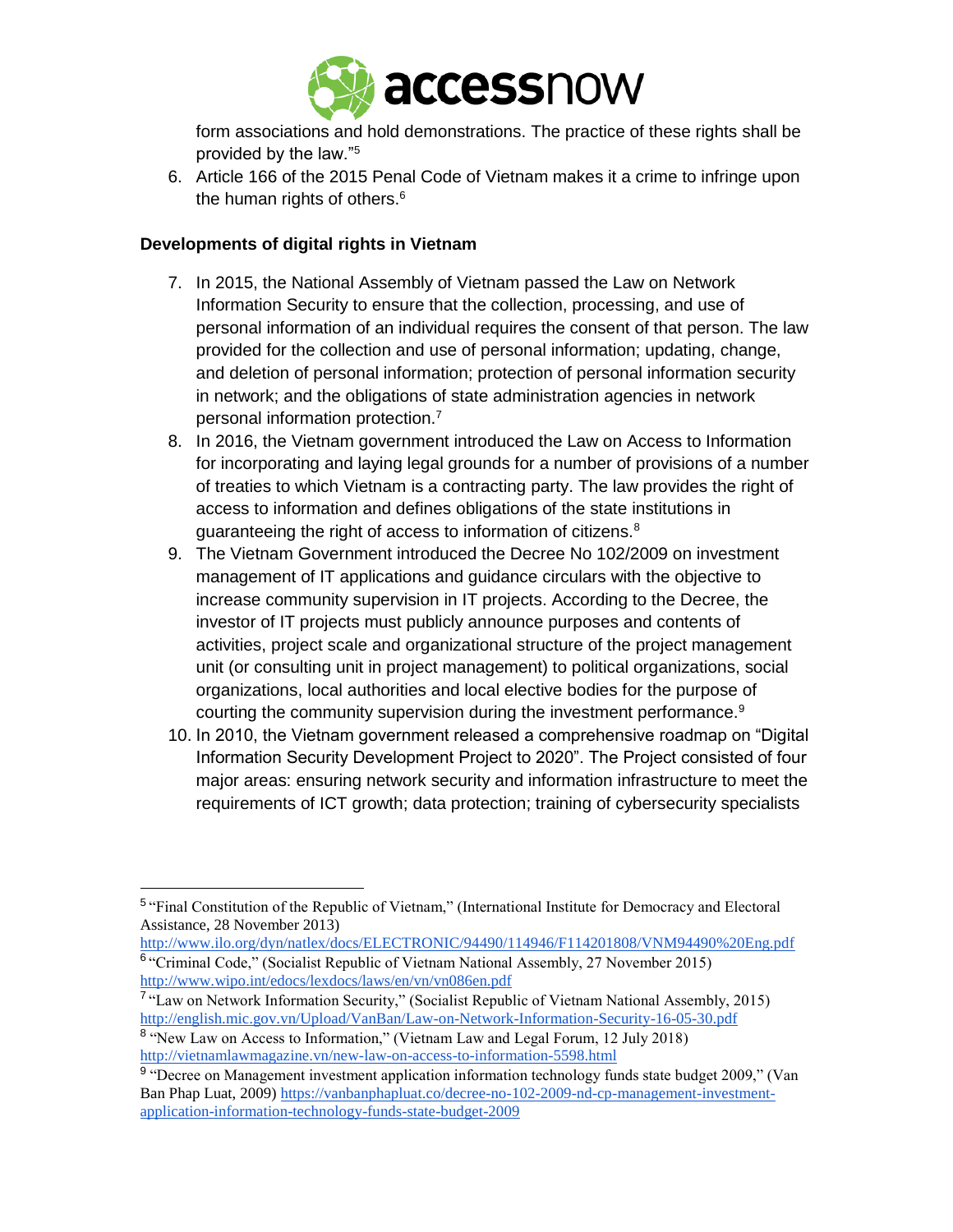

and experts and increasing public awareness on cybersecurity; and improving the legal framework for cyber crimes and information security.<sup>10</sup>

11. The government launched the Target IT Programme for 2016-2020 with the aim to meet the data access and connectivity demand of ministries, sectors and localities. The program also aimed to enhance the capacity to ensure information security and develop the IT sector.<sup>11</sup>

### **Violations of access to information & freedom of expression**

- 12. In the year 2017, the government arrested at least 21 human rights bloggers and activists for exercising their civil and political rights. Several prominent activists who were arrested included Nguyen Bac Truyen, Truong Minh Duc, Nguyen Van Tuc, Nguyen Trung Ton, and Pham Van Troi, besides several others.<sup>12</sup>
- 13. In May 2017, an appeals court in Vietnam upheld the long prison sentences given to Tran Anh Kim and Le Thanh Tung. In December 2016, the People's Court of Thai Binh sentenced the activists to prison for 13 and 12 years respectively, for the allegations of founding a democratic group called the National Force.<sup>13</sup>
- 14. In June 2017, the Khanh Hoa court sentenced famous blogger Nguyen Ngoc Nhu Quynh to 10 years in prison for critical online comments and documents she published on the internet.
- 15. In July 2017, a court in Ha Nam province sentenced prominent activist Tran Thi Nga to 9 years in prison for her internet posts.<sup>14</sup>
- 16. The Vietnam government urged the internet companies including Facebook and Google to censor and block "toxic" information that defamed Vietnamese leaders. At the behest of Vietnam government, Google removed more than 5,000 clips and Facebook flagged about 160 anti-government accounts.<sup>15</sup>
- 17. Civil society organisations in Vietnam alleged that Facebook was complying with government pressure to silence dissent in the country. A letter written and signed by nearly 50 civil society groups and addressed to Facebook CEO Mark Zuckerberg, civil society reported that Facebook's system of automatically pulling

 $\overline{\phantom{a}}$ 

<sup>&</sup>lt;sup>10</sup> Candice Tran Dai, "Cybersecurity Governance Framework in Vietnam: State of Play, Progress and Future Prospects," (Governance Systems for Cybersecurity: Vietnam)

[http://www.arpjournal.org/download/usr\\_downloadFile.do?requestedFile=20170804118248150.pdf&path=](http://www.arpjournal.org/download/usr_downloadFile.do?requestedFile=20170804118248150.pdf&path=thesis&tp=isdwn&seq=148) [thesis&tp=isdwn&seq=148](http://www.arpjournal.org/download/usr_downloadFile.do?requestedFile=20170804118248150.pdf&path=thesis&tp=isdwn&seq=148)

<sup>11</sup> "Program adopted to promote IT application in State agencies," (Vietnam Economic News, 2 September 2018)<http://ven.vn/program-adopted-to-promote-it-application-in-state-agencies-31115.html>

<sup>12</sup> "Vietnam: Events of 2017," (Human Rights Watch: World Report 2018) [https://www.hrw.org/world](https://www.hrw.org/world-report/2018/country-chapters/vietnam)[report/2018/country-chapters/vietnam](https://www.hrw.org/world-report/2018/country-chapters/vietnam)

 $^{13}$ *Ibid.* 

<sup>14</sup> *Ibid.*

<sup>15</sup> Dien Luong, "Vietnam's Internet is in trouble," (Washington Post, 19 February 2018) [https://www.washingtonpost.com/news/theworldpost/wp/2018/02/19/vietnam](https://www.washingtonpost.com/news/theworldpost/wp/2018/02/19/vietnam-internet/?utm_term=.c7561ac92e6e)[internet/?utm\\_term=.c7561ac92e6e](https://www.washingtonpost.com/news/theworldpost/wp/2018/02/19/vietnam-internet/?utm_term=.c7561ac92e6e)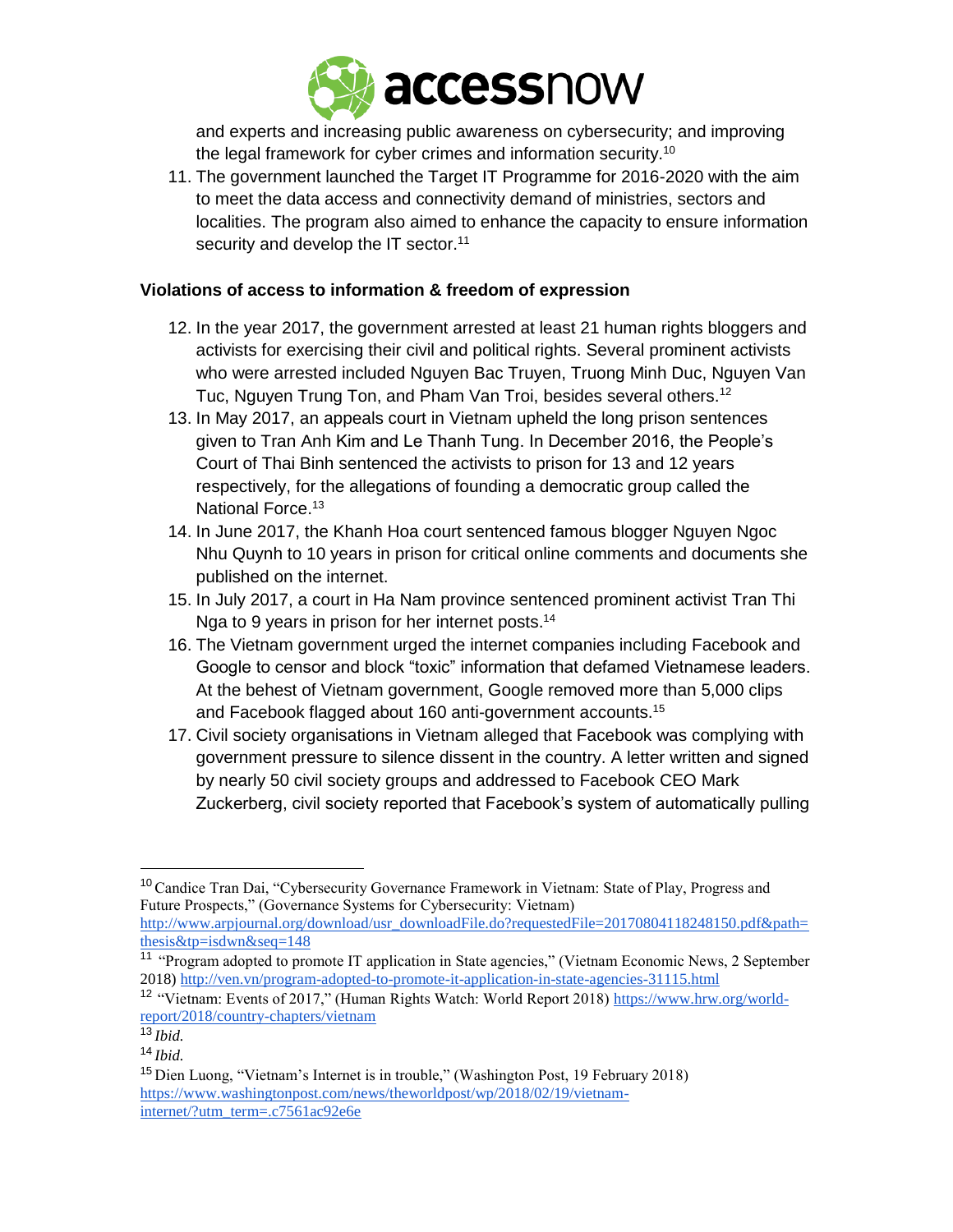

content if enough people complained could "silence human rights activists and citizen journalists in Vietnam".<sup>16</sup>

## **Violations of the right to privacy**

- 18. In December 2017, the Vietnam government deployed a 10,000-strong army to check and combat "wrong" views on the internet, a censorship initiative which was strongly opposed by civil society. The deployment was a major step of the Vietnam government establishing itself as a strong surveillance regime and violation the rights of privacy and freedom of speech and expression.<sup>17</sup>
- 19. In June 2018, the National Assembly of Vietnam passed the controversial cybersecurity bill ignoring the intense protests by the activists, human rights groups, and requests to repeal the law by several countries. The law stipulates that foreign companies must maintain a "representative" office in Vietnam, and must maintain customer database of users in Vietnam. The law also forbids internet users from expressing anti-state views and undermining the nation's achievements or solidarity.<sup>18</sup>

#### **Recommendations**

 $\overline{\phantom{a}}$ 

- 20. Vietnam should reconsider their decision to request companies such as Facebook to mass take-down content which they consider "toxic". Such mass takedowns can often be counterproductive, and risk silencing voices seeking to respond to or counter extremist narratives. While regulating information online, content should not be removed until it is specifically adjudicated as being illegal, in line with international standards in this area. Mass take-down initiatives that take place outside of legal process frustrate corporate transparency and are not likely to deter the cultivation of extremism, and in fact may encourage it.
- 21. Instead of deploying a 10,000-strong army for surveillance and putting activists and bloggers in prison, the government should explore ways to support efforts to create further dialogue using the internet, without preferential treatment for how content is openly disseminated. Censoring and intimidating internet users will not foster digital literacy and more engaged and educated public, nor will it increase trust in institutions.
- 22. The new Cybersecurity Law of Vietnam, with provisions of "representative offices" and measures for data localisation, takes away from the global character

<sup>&</sup>lt;sup>16</sup> Reuters, "Vietnamese activists question Facebook on suppressing dissent," (New York Post, 10 April 2018) [https://nypost.com/2018/04/10/vietnamese-activists-question-facebook-on-suppressing-dissent](https://nypost.com/2018/04/10/vietnamese-activists-question-facebook-on-suppressing-dissent/)

<sup>17</sup> "Vietnam army hires censors to fight 'internet chaos,'" (BBC News, 27 December 2017) <https://www.bbc.co.uk/news/technology-42494113>

<sup>18&</sup>quot;NA passes Cybersecurity Law," (Viet Nam News, 12 June 2018) [https://vietnamnews.vn/politics](https://vietnamnews.vn/politics-laws/449739/na-passes-cybersecurity-law.html#QRT2JYlq7RYqfMf0.97)[laws/449739/na-passes-cybersecurity-law.html#QRT2JYlq7RYqfMf0.97](https://vietnamnews.vn/politics-laws/449739/na-passes-cybersecurity-law.html#QRT2JYlq7RYqfMf0.97)